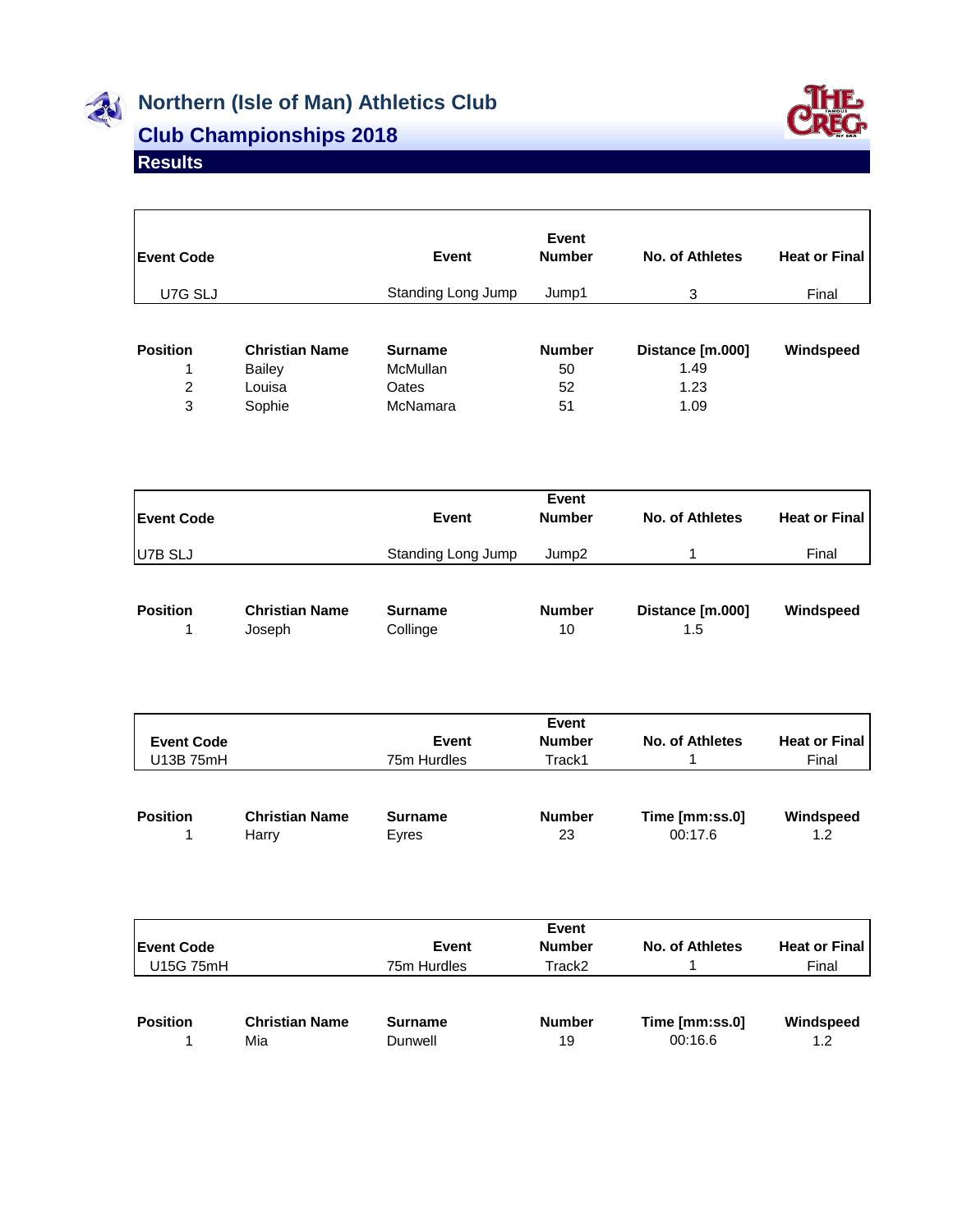|                   |                       |                | <b>Event</b>  |                 |                      |
|-------------------|-----------------------|----------------|---------------|-----------------|----------------------|
| <b>Event Code</b> |                       | <b>Event</b>   | <b>Number</b> | No. of Athletes | <b>Heat or Final</b> |
| U7G 50m H1        |                       | 50m Heat 1     | Track3        | 5               | Heat                 |
|                   |                       |                |               |                 |                      |
| <b>Position</b>   | <b>Christian Name</b> | <b>Surname</b> | <b>Number</b> | Time [mm:ss.0]  | Windspeed            |
|                   | Matilda               | Davies         | 14            | 00:10.4         |                      |
| 2                 | Amara                 | Cannon         | 8             | 00:10.9         |                      |
| 3                 | Kate                  | Leece          | 46            | 00:11.8         |                      |
| 4                 | Nevaeh                | Jones          | 36            | 00:12.0         |                      |
| 5                 | Kaylee                | Sykes          | 67            | 00:12.0         |                      |

|                    |                       |                | Event         |                  |                      |
|--------------------|-----------------------|----------------|---------------|------------------|----------------------|
| <b>IEvent Code</b> |                       | <b>Event</b>   | <b>Number</b> | No. of Athletes  | <b>Heat or Final</b> |
| U9G LJ             |                       | Long Jump      | Jump3         | 5                | Final                |
|                    |                       |                |               |                  |                      |
| <b>Position</b>    | <b>Christian Name</b> | <b>Surname</b> | <b>Number</b> | Distance [m.000] | Windspeed            |
|                    | Scarlett              | Callister      |               | 2.39             |                      |
| 2                  | Olivia                | Johnson        | 35            | 2.18             |                      |
| 3                  | Kassie                | Sykes          | 68            | 2.08             |                      |
| 4                  | Imogen                | Howard         | 32            | 1.62             |                      |
| 5                  | Emma                  | Dorricott      | 18            | 1.37             |                      |

| <b>Event Code</b><br><b>U11G LJ</b> |                       | Event<br>Long Jump | Event<br><b>Number</b><br>Jump4 | No. of Athletes<br>4     | <b>Heat or Final</b><br>Final |
|-------------------------------------|-----------------------|--------------------|---------------------------------|--------------------------|-------------------------------|
| <b>Position</b>                     | <b>Christian Name</b> | <b>Surname</b>     | <b>Number</b>                   | Distance [m.000]<br>3.49 | Windspeed                     |
| 2                                   | Lucy<br>Penny         | Ormsby<br>Webster  | 54<br>74                        | 3.1                      |                               |
| 3<br>4                              | Olivia<br>Phoebe      | Davis<br>Margrave  | 16<br>47                        | 2.66<br>2.5              |                               |

|                        |                       |                | Event         |                 |                      |
|------------------------|-----------------------|----------------|---------------|-----------------|----------------------|
| <b>Event Code</b>      |                       | Event          | <b>Number</b> | No. of Athletes | <b>Heat or Final</b> |
| U7G 50m H <sub>2</sub> |                       | 50m Heat 2     | Track4        |                 | Heat                 |
|                        |                       |                |               |                 |                      |
| <b>Position</b>        | <b>Christian Name</b> | <b>Surname</b> | <b>Number</b> | Time [mm:ss.0]  | Windspeed            |
|                        | Erin                  | Fox            | 30            | 00:10.6         |                      |
| 2                      | Meghan                | <b>Bryan</b>   |               | 00:11.5         |                      |
| 3                      | Sophie                | McNamara       | 51            | 00:12.2         |                      |
| 4                      | Aalin                 | Forgie         | 26            | 00:13.7         |                      |
| 5                      | Jessica               | Jelski         | 34            | 00:15.0         |                      |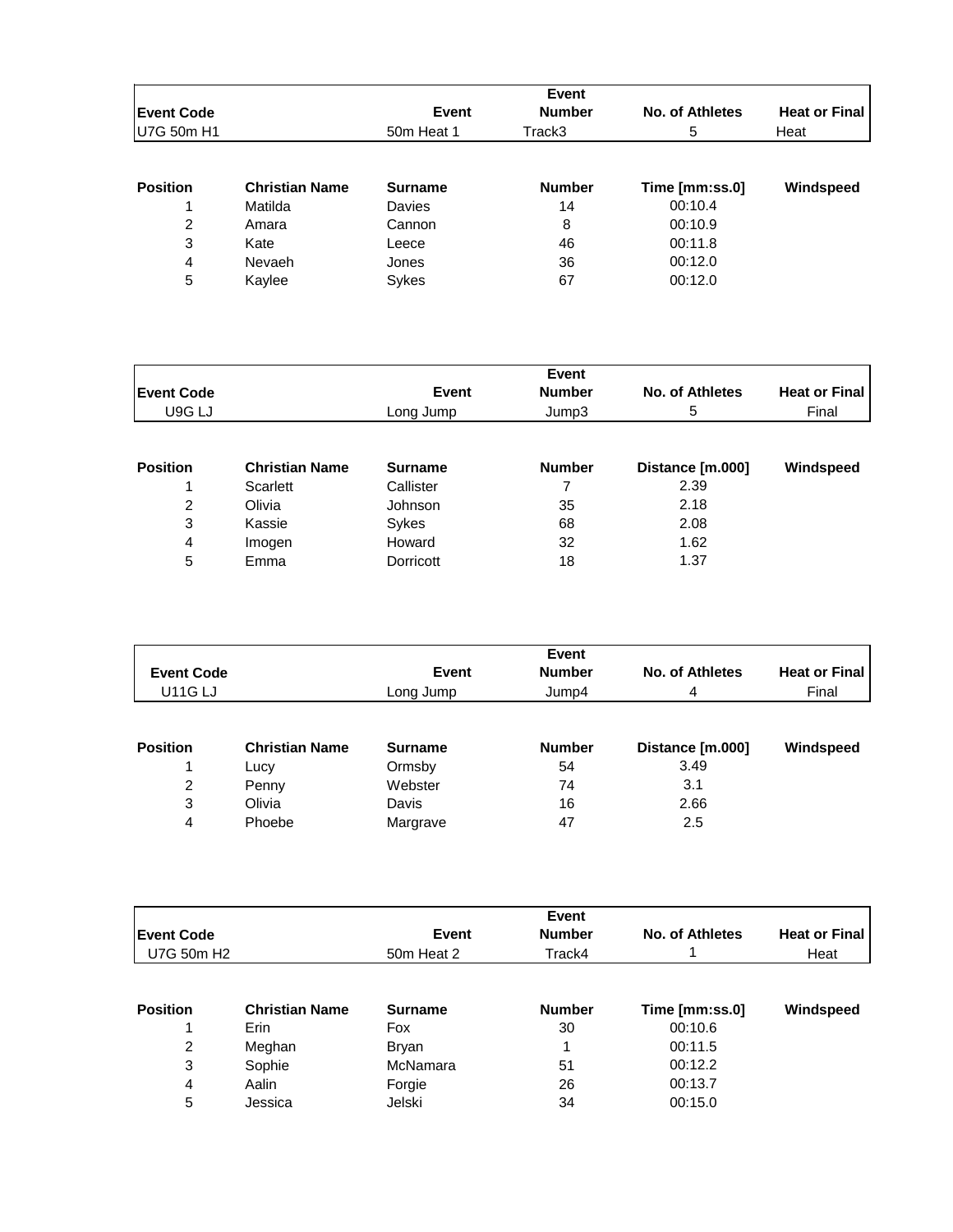|                    |                       |                       | <b>Event</b>       |                 |                      |
|--------------------|-----------------------|-----------------------|--------------------|-----------------|----------------------|
| <b>IEvent Code</b> |                       | <b>Event</b>          | <b>Number</b>      | No. of Athletes | <b>Heat or Final</b> |
| U7B 50m F          |                       | 50 <sub>m</sub> Final | Track <sub>5</sub> |                 | Final                |
|                    |                       |                       |                    |                 |                      |
| <b>Position</b>    | <b>Christian Name</b> | <b>Surname</b>        | <b>Number</b>      | Time [mm:ss.0]  | Windspeed            |
|                    | Merfyn                | Pritchard             | 61                 | 00:09.7         |                      |
| 2                  | Ollie                 | Kennaugh              | 38                 | 00:10.0         |                      |
| 3                  | Henry                 | Kirkman               | 41                 | 00:10.4         |                      |
| 4                  | Jack                  | <b>Bullock</b>        | 3                  | 00:10.9         |                      |

|                   |           | Event           |                        |                      |
|-------------------|-----------|-----------------|------------------------|----------------------|
| <b>Event Code</b> | Event     | <b>Number</b>   | <b>No. of Athletes</b> | <b>Heat or Final</b> |
| <b>U9G 75m F</b>  | 75m Final | $\tau$ rack $6$ |                        | Final                |

| <b>Position</b> | <b>Christian Name</b> | <b>Surname</b> | <b>Number</b> | Time [mm:ss.0] | Windspeed |
|-----------------|-----------------------|----------------|---------------|----------------|-----------|
|                 | Scarlett              | Callister      |               | 00:13.0        |           |
| 2               | Issy                  | Kennaugh       | 39            | 00:13.0        |           |
| 3               | Georgia               | Thompson       | 72            | 00:13.5        |           |
| 4               | Grace                 | Kelly          | 37            | 00:13.6        |           |
| 5               | Imogen                | Howard         | 32            | 00:13.8        |           |
| 6               | Kassie                | Sykes          | 68            | 00:14.4        |           |
|                 | Emma                  | Dorricott      | 18            | 00:17.4        |           |

| <b>Event Code</b><br>U9B 75m F |                       | Event<br><b>Number</b><br><b>Event</b><br>Track7<br>75m Final |               | No. of Athletes | <b>Heat or Final</b><br>Final |
|--------------------------------|-----------------------|---------------------------------------------------------------|---------------|-----------------|-------------------------------|
| <b>Position</b>                | <b>Christian Name</b> | <b>Surname</b>                                                | <b>Number</b> | Time [mm:ss.0]  | Windspeed                     |
|                                | Dylan                 | <b>Bullock</b>                                                | 2             | 00:12.4         | 0                             |
| 2                              | James                 | Jelski                                                        | 33            | 00:12.9         | 0                             |
| 3                              | Joe                   | Teare                                                         | 69            | 00:13.2         | 0                             |

| <b>Event Code</b><br>U <sub>13G LJ</sub> |                                          | Event<br><b>Number</b><br><b>Event</b><br>Jump <sub>5</sub><br>Long Jump |                           | No. of Athletes<br>2             | <b>Heat or Final</b><br>Final |
|------------------------------------------|------------------------------------------|--------------------------------------------------------------------------|---------------------------|----------------------------------|-------------------------------|
| <b>Position</b><br>2                     | <b>Christian Name</b><br>Madison<br>Lucy | <b>Surname</b><br>McMullan<br>Field                                      | <b>Number</b><br>49<br>24 | Distance [m.000]<br>3.99<br>3.19 | Windspeed                     |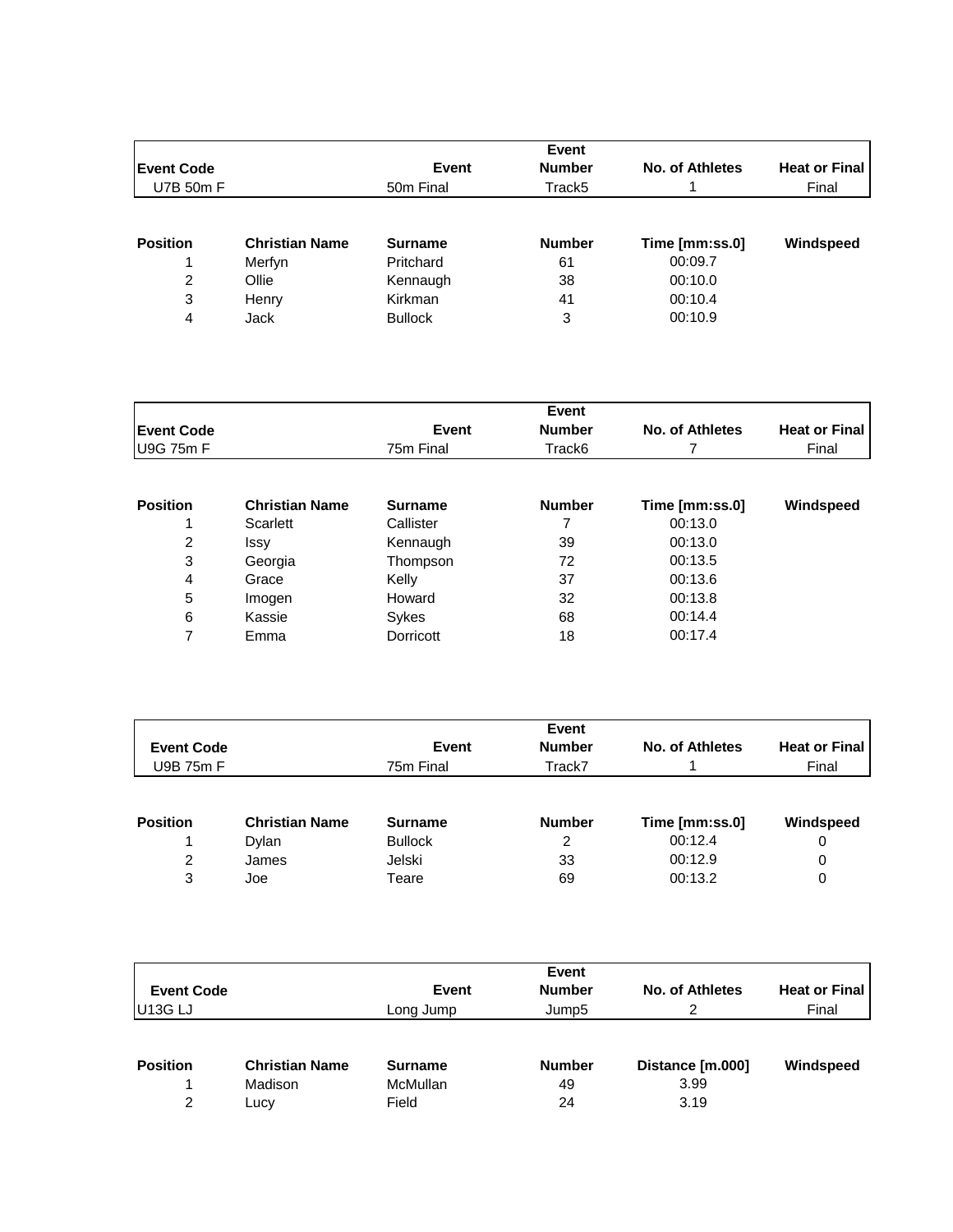| <b>Event Code</b>   |                       | <b>Event</b>   | <b>Number</b> | No. of Athletes  | <b>Heat or Final</b> |
|---------------------|-----------------------|----------------|---------------|------------------|----------------------|
| U <sub>15G LJ</sub> |                       | Long Jump      | Jump6         |                  | Final                |
| <b>Position</b>     | <b>Christian Name</b> | <b>Surname</b> | <b>Number</b> | Distance [m.000] | Windspeed            |
|                     | Catherine             | Perry          | 59            | 3.7              |                      |
| 2                   | Mia                   | Dunwell        | 19            | 3.29             |                      |

|                   |                       |                | Event         |                 |                      |
|-------------------|-----------------------|----------------|---------------|-----------------|----------------------|
| <b>Event Code</b> |                       | <b>Event</b>   | <b>Number</b> | No. of Athletes | <b>Heat or Final</b> |
| U11G 100m F       |                       | 100m Final     | Track8        | 4               | Final                |
|                   |                       |                |               |                 |                      |
| <b>Position</b>   | <b>Christian Name</b> | <b>Surname</b> | <b>Number</b> | Time [mm:ss.0]  | Windspeed            |
|                   | Lucy                  | Ormsby         | 54            | 00:15.3         | 3                    |
| 2                 | Anwyn                 | Davies         | 15            | 00:15.9         | 3                    |
| 3                 | Penny                 | Webster        | 74            | 00:17.0         | 3                    |
| 4                 | Olivia                | Davis          | 16            | 00:17.8         | 3                    |

| <b>Event Code</b><br>U13G 100m F |                       | <b>Event</b><br>100m Final | Event<br><b>Number</b><br>Track9 | No. of Athletes | <b>Heat or Final</b><br>Final |
|----------------------------------|-----------------------|----------------------------|----------------------------------|-----------------|-------------------------------|
| <b>Position</b>                  | <b>Christian Name</b> | <b>Surname</b>             | <b>Number</b>                    | Time [mm:ss.0]  | Windspeed                     |
|                                  | Madison               | McMullan                   | 49                               | 00:15.0         | 2.29                          |
| $\mathcal{P}$                    | Lucv                  | Field                      | 24                               | 00:15.7         | 2.29                          |

| <b>Event Code</b><br>U17G 100m F |                       | Event<br>100m Final | Event<br><b>Number</b><br>Track10 | No. of Athletes | <b>Heat or Final</b><br>Final |
|----------------------------------|-----------------------|---------------------|-----------------------------------|-----------------|-------------------------------|
| <b>Position</b>                  | <b>Christian Name</b> | <b>Surname</b>      | <b>Number</b>                     | Time [mm:ss.0]  | Windspeed                     |
|                                  | Anna                  | Lashley             | 43                                | 00:13.0         | 1.7                           |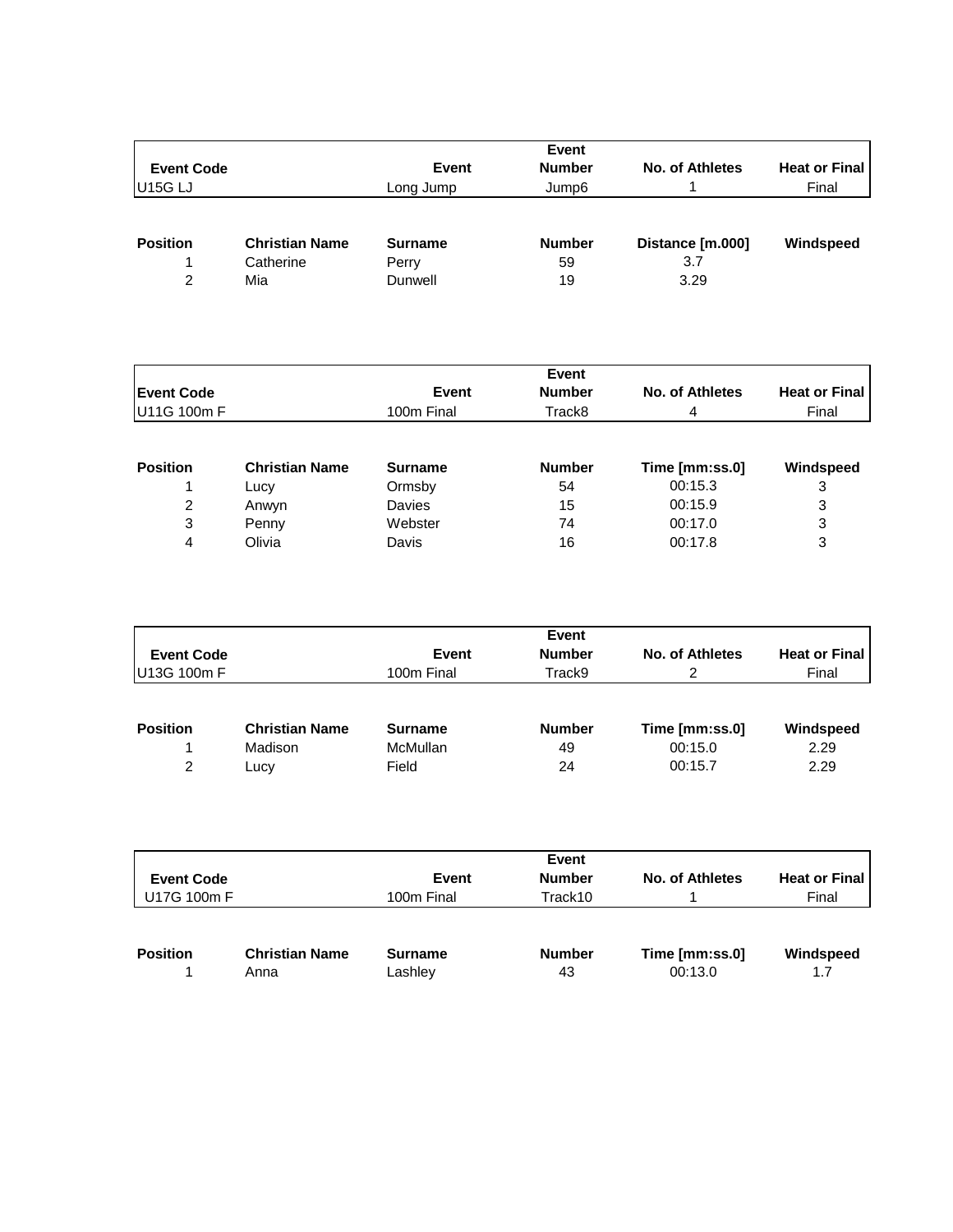|                    |                       |                | <b>Event</b>  |                 |                      |
|--------------------|-----------------------|----------------|---------------|-----------------|----------------------|
| <b>IEvent Code</b> |                       | <b>Event</b>   | <b>Number</b> | No. of Athletes | <b>Heat or Final</b> |
| U11B 100m F        |                       | 100m Final     | Track11       | 3               | Final                |
| <b>Position</b>    | <b>Christian Name</b> | <b>Surname</b> | <b>Number</b> | Time [mm:ss.0]  | Windspeed            |
|                    |                       |                |               |                 |                      |
|                    | <b>Ben</b>            | Ramaj          | 62            | 00:15.7         | 1.6                  |
| 2                  | Edward                | Field          | 25            | 00:16.7         | 1.6                  |
| 3                  | Jack                  | Ramaj          | 63            | 00:18.5         | 1.6                  |

|                   |                       |                | Event         |                 |                      |
|-------------------|-----------------------|----------------|---------------|-----------------|----------------------|
| <b>Event Code</b> |                       | Event          | <b>Number</b> | No. of Athletes | <b>Heat or Final</b> |
| U13B 100m F       |                       | 100m Final     | Track12       |                 | Final                |
| <b>Position</b>   | <b>Christian Name</b> | <b>Surname</b> | <b>Number</b> | Time [mm:ss.0]  | Windspeed            |
|                   | William               | Forgie         | 27            | 00:15.3         | 1.6                  |
| $\mathcal{P}$     | Luke                  | Crowe          | 78            | 00:15.9         | 1.6                  |

|                    |                       |                | Event         |                 |                      |
|--------------------|-----------------------|----------------|---------------|-----------------|----------------------|
| <b>IEvent Code</b> |                       | Event          | <b>Number</b> | No. of Athletes | <b>Heat or Final</b> |
| U15B 100m F        |                       | 100m Final     | Track13       | 3               | Final                |
| <b>Position</b>    | <b>Christian Name</b> | <b>Surname</b> | <b>Number</b> | Time [mm:ss.0]  | Windspeed            |
|                    | William               | Lashley        | 42            | 00:12.9         | 2.44                 |
| 2                  | Archie                | Callaghan      | 4             | 00:14.1         | 2.44                 |
| 3                  | Ben                   | Fox            | 28            | 00:14.4         | 2.44                 |

|                    |                       |                | Event         |                 |                      |
|--------------------|-----------------------|----------------|---------------|-----------------|----------------------|
| <b>IEvent Code</b> |                       | Event          | <b>Number</b> | No. of Athletes | <b>Heat or Final</b> |
| U17B 100m F        |                       | 100m Final     | Track14       | 3               | Final                |
| <b>Position</b>    | <b>Christian Name</b> | <b>Surname</b> | <b>Number</b> | Time [mm:ss.0]  | Windspeed            |
|                    | James                 | Margrave       | 76            | 00:12.3         | 1.7                  |
| 2                  | Jack                  | <b>Perks</b>   | 55            | 00:12.3         | 1.7                  |
| 3                  | Harry                 | Grant          | 31            | 00:12.5         | 1.7                  |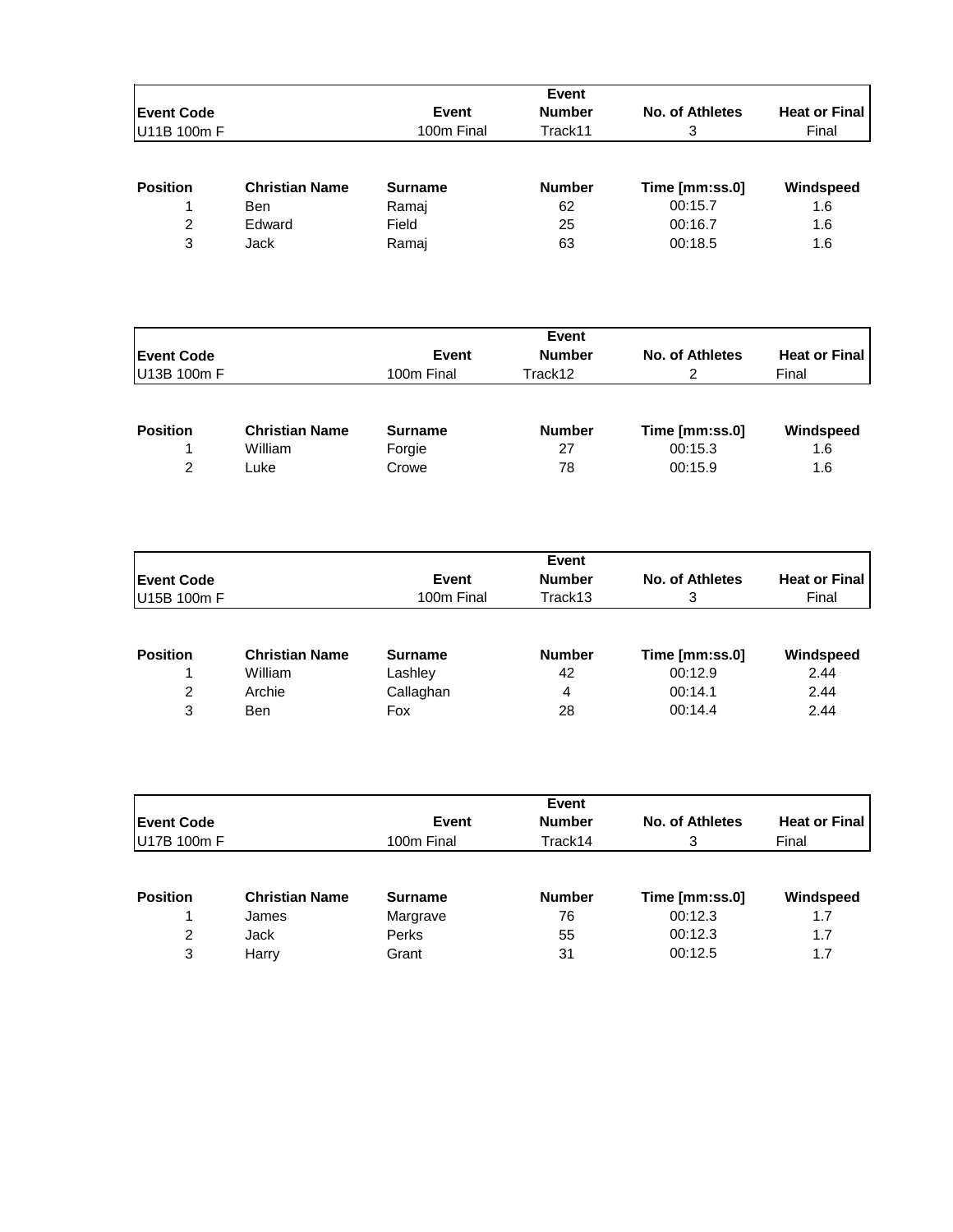| <b>IEvent Code</b> |                                 | Event                     | <b>Number</b>       | No. of Athletes           | <b>Heat or Final</b> |
|--------------------|---------------------------------|---------------------------|---------------------|---------------------------|----------------------|
| <b>JM 100m</b>     |                                 | 100m                      | Track15             |                           | Final                |
| <b>Position</b>    | <b>Christian Name</b><br>Andrew | <b>Surname</b><br>Curphey | <b>Number</b><br>13 | Time [mm:ss.0]<br>00:11.6 | Windspeed<br>1.7     |

| <b>Event Code</b> |                       | <b>Event</b>     | <b>Number</b> | No. of Athletes<br>2 | <b>Heat or Final</b><br>Final |
|-------------------|-----------------------|------------------|---------------|----------------------|-------------------------------|
| <b>VM 100m</b>    |                       | 100 <sub>m</sub> | Track16       |                      |                               |
|                   |                       |                  |               |                      |                               |
| <b>Position</b>   | <b>Christian Name</b> | <b>Surname</b>   | <b>Number</b> | Time [mm:ss.0]       | Windspeed                     |
|                   | Gordon                | Crowe            | 11            | 00:12.2              | 1.7                           |
| 2                 | Stephen               | Oates            | 53            | 00:13.4              | 1.7                           |

|                    |                       |                | Event         |                  |                      |  |  |
|--------------------|-----------------------|----------------|---------------|------------------|----------------------|--|--|
| <b>IEvent Code</b> |                       | <b>Event</b>   | <b>Number</b> | No. of Athletes  | <b>Heat or Final</b> |  |  |
| U9B LJ             |                       | Long Jump      | Jump7         | 5                | Final                |  |  |
|                    |                       |                |               |                  |                      |  |  |
| <b>Position</b>    | <b>Christian Name</b> | <b>Surname</b> | <b>Number</b> | Distance [m.000] | Windspeed            |  |  |
|                    | Zac                   | Woodward       | 75            | 2.9              |                      |  |  |
| 2                  | Joe                   | Teare          | 69            | 2.82             |                      |  |  |
| 3                  | Dylan                 | <b>Bullock</b> | 2             | 2.68             |                      |  |  |
| 4                  | Timothy               | Perry          | 57            | 2.4              |                      |  |  |
| 5                  | James                 | Leece          | 44            | 2.27             |                      |  |  |

|                     |                                |                         | Event               |                          |                               |
|---------------------|--------------------------------|-------------------------|---------------------|--------------------------|-------------------------------|
| <b>Event Code</b>   |                                | <b>Event</b>            | <b>Number</b>       | No. of Athletes          | <b>Heat or Final</b><br>Final |
| U <sub>11</sub> BLJ |                                | Long Jump               | Jump8               |                          |                               |
| <b>Position</b>     | <b>Christian Name</b><br>Ollie | <b>Surname</b><br>Eyres | <b>Number</b><br>21 | Distance [m.000]<br>3.84 | Windspeed                     |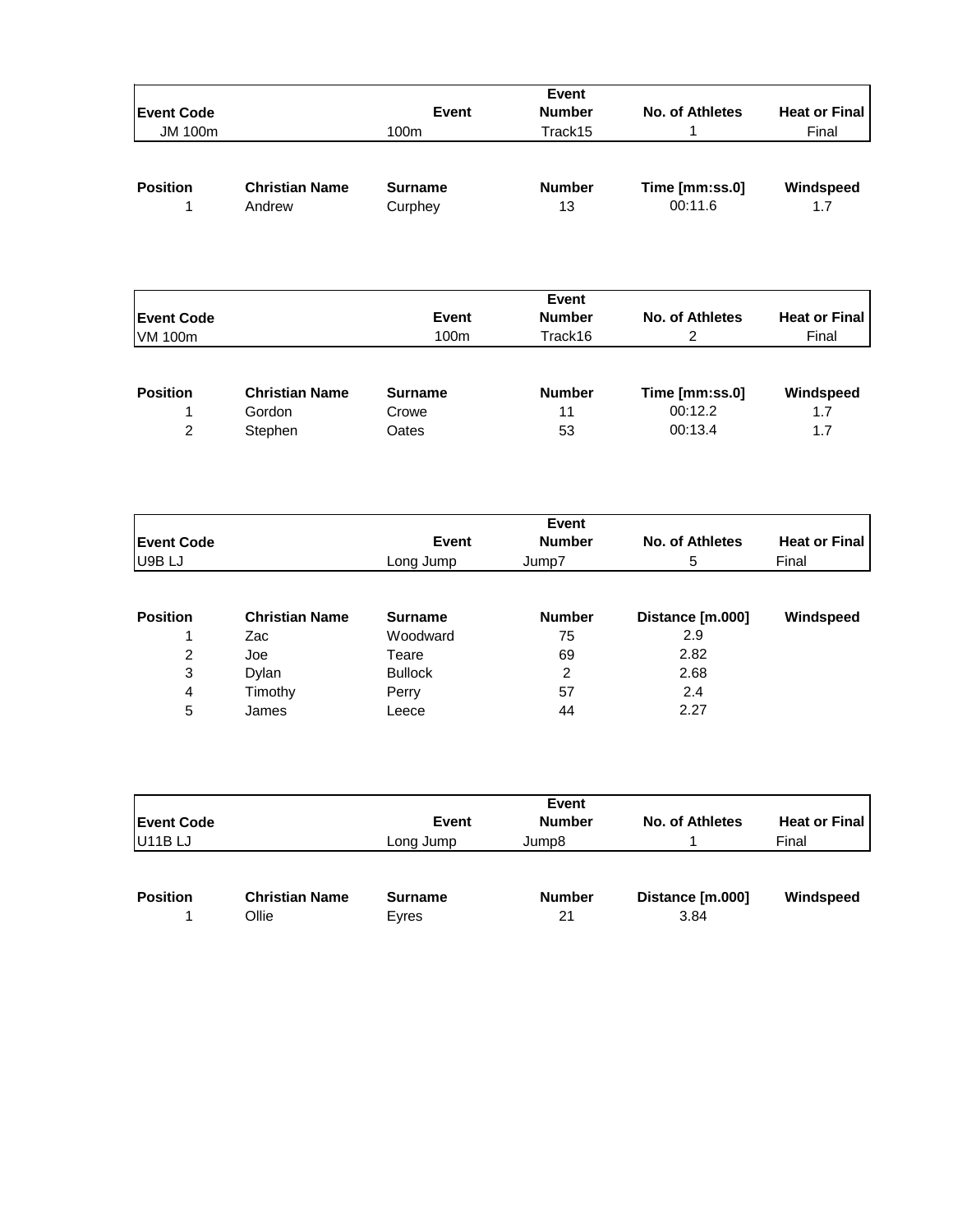|                   |                       |                       | Event         |                 |                      |
|-------------------|-----------------------|-----------------------|---------------|-----------------|----------------------|
| <b>Event Code</b> |                       | <b>Event</b>          | <b>Number</b> | No. of Athletes | <b>Heat or Final</b> |
| U7G 50m F         |                       | 50 <sub>m</sub> Final | Track17       | 8               | Final                |
| <b>Position</b>   | <b>Christian Name</b> | <b>Surname</b>        | <b>Number</b> | Time [mm:ss.0]  | Windspeed            |
|                   | Matilda               | Davies                | 14            | 00:10.4         |                      |
| 2                 | Erin                  | Fox                   | 30            | 00:10.5         |                      |
| 3                 | Amara                 | Cannon                | 8             | 00:10.7         |                      |
| 4                 | Sophie                | McNamara              | 51            | 00:11.4         |                      |
| 5                 | Meghan                | Bryan                 | 4             | 00:11.5         |                      |
| 6                 | Nevaeh                | Jones                 | 36            | 00:11.7         |                      |
| 7                 | Kaylee                | Sykes                 | 67            | 00:11.9         |                      |
| 8                 | Kate                  | Leece                 | 46            | 00:12.4         |                      |

|                   |                       | Event          |               |                 |                      |  |  |  |
|-------------------|-----------------------|----------------|---------------|-----------------|----------------------|--|--|--|
| <b>Event Code</b> |                       | <b>Event</b>   | <b>Number</b> | No. of Athletes | <b>Heat or Final</b> |  |  |  |
| U7G 200m F        |                       | 200m Final     | Track18       |                 | Final                |  |  |  |
| <b>Position</b>   | <b>Christian Name</b> | <b>Surname</b> | <b>Number</b> | Time [mm:ss.0]  | Windspeed            |  |  |  |
|                   | Matilda               | Davies         | 14            | 00:44.2         |                      |  |  |  |
| 2                 | Amara                 | Cannon         | 8             | 00:50.2         |                      |  |  |  |
| 3                 | Kaylee                | Sykes          | 67            | 00:54.7         |                      |  |  |  |

|                   |                       |                | Event         |                  |                      |
|-------------------|-----------------------|----------------|---------------|------------------|----------------------|
| <b>Event Code</b> |                       | Event          | <b>Number</b> | No. of Athletes  | <b>Heat or Final</b> |
| <b>U13B LJ</b>    |                       | Long Jump      | Jump9         | 6                | Final                |
|                   |                       |                |               |                  |                      |
| <b>Position</b>   | <b>Christian Name</b> | <b>Surname</b> | <b>Number</b> | Distance [m.000] | Windspeed            |
|                   | Charlie               | Teare          | 70            | 4.19             |                      |
| 2                 | Samuel                | Perry          | 58            | 3.73             |                      |
| 3                 | Cory                  | Callister      | 6             | 3.68             |                      |
| 4                 | Dominic               | Dunwell        | 20            | 3.5              |                      |
| 5                 | Luke                  | Crowe          | 78            | 3.4              |                      |
| 6                 | William               | Forgie         | 27            | 3.3              |                      |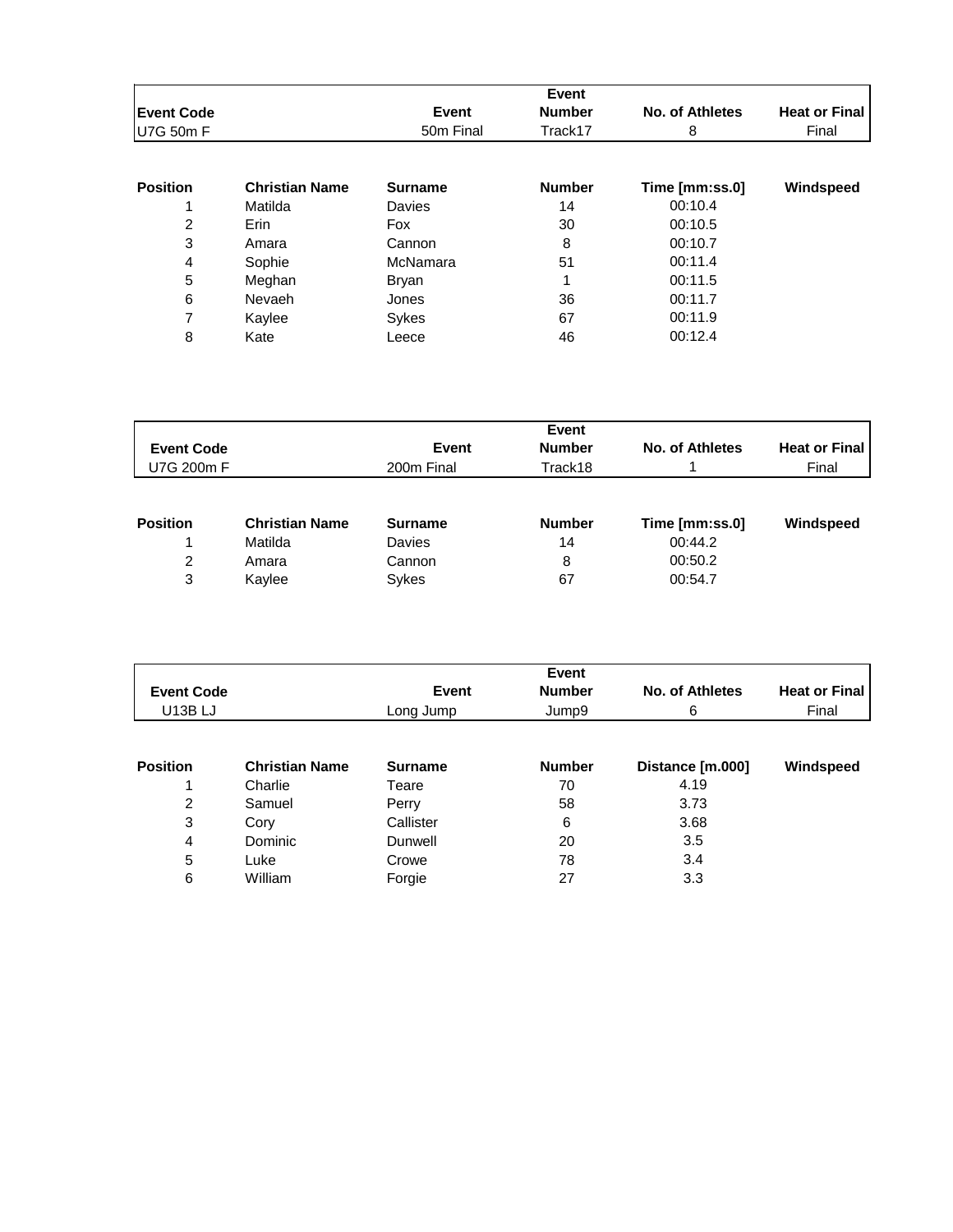|                    |                       |                | Event         |                 |                      |
|--------------------|-----------------------|----------------|---------------|-----------------|----------------------|
| <b>IEvent Code</b> |                       | <b>Event</b>   | <b>Number</b> | No. of Athletes | <b>Heat or Final</b> |
| U7B 200m F         |                       | 200m Final     | Track19       | 3               | Final                |
| <b>Position</b>    | <b>Christian Name</b> | <b>Surname</b> | <b>Number</b> | Time [mm:ss.0]  | Windspeed            |
|                    |                       |                |               |                 |                      |
|                    | Cam                   | Eyres          | 22            | 00:40.4         |                      |
| 2                  | Ollie                 | Kennaugh       | 38            | 00:43.3         |                      |
| 3                  | Joseph                | Collinge       | 10            | 00:47.6         |                      |

|                    |                       | Event          |               |                 |                      |  |  |
|--------------------|-----------------------|----------------|---------------|-----------------|----------------------|--|--|
| <b>IEvent Code</b> |                       | Event          | <b>Number</b> | No. of Athletes | <b>Heat or Final</b> |  |  |
| U9G 200m F         |                       | 200m Final     | Track20       | 6               | Final                |  |  |
|                    |                       |                |               |                 |                      |  |  |
| <b>Position</b>    | <b>Christian Name</b> | <b>Surname</b> | <b>Number</b> | Time [mm:ss.0]  | Windspeed            |  |  |
|                    | Issy                  | Kennaugh       | 39            | 00:38.8         | 2.94                 |  |  |
| 2                  | Grace                 | Kelly          | 37            | 00:39.6         | 2.94                 |  |  |
| 3                  | Georgia               | Thompson       | 72            | 00:40.9         | 2.94                 |  |  |
| 4                  | Imogen                | Howard         | 32            | 00:41.9         | 2.94                 |  |  |
| 5                  | Olivia                | Johnson        | 35            | 00:43.6         | 2.94                 |  |  |
| 6                  | Emma                  | Dorricott      | 18            | 00:52.1         | 2.94                 |  |  |

|                    |                       |                | Event         |                 |                      |
|--------------------|-----------------------|----------------|---------------|-----------------|----------------------|
| <b>IEvent Code</b> |                       | <b>Event</b>   | <b>Number</b> | No. of Athletes | <b>Heat or Final</b> |
| <b>U9B 200m F</b>  |                       | 200m Final     | Track21       | 5               | Final                |
|                    |                       |                |               |                 |                      |
| <b>Position</b>    | <b>Christian Name</b> | <b>Surname</b> | <b>Number</b> | Time [mm:ss.0]  | Windspeed            |
|                    | James                 | Jelski         | 33            | 00:35.1         | 2.52                 |
| 2                  | Henry (Harry)         | Stennett       | 65            | 00:36.7         | 2.52                 |
| 3                  | Oliver                | Fox            | 29            | 00:37.3         | 2.52                 |
| 4                  | Zac                   | Woodward       | 75            | 00:38.2         | 2.52                 |
| 5                  | Joe                   | Teare          | 69            | 00:39.5         | 2.52                 |

|                    |                       |                | Event         |                 |                      |
|--------------------|-----------------------|----------------|---------------|-----------------|----------------------|
| <b>IEvent Code</b> |                       | <b>Event</b>   | <b>Number</b> | No. of Athletes | <b>Heat or Final</b> |
| U11G 200m F        |                       | 200m Final     | Track22       | 3               | Final                |
| <b>Position</b>    | <b>Christian Name</b> | <b>Surname</b> | <b>Number</b> | Time [mm:ss.0]  | Windspeed            |
|                    | Lucy                  | Ormsby         | 54            | 00:31.9         | 2.71                 |
| 2                  | Anwyn                 | Davies         | 15            | 00:34.7         | 2.71                 |
| 3                  | Phoebe                | Margrave       | 47            | 00:39.3         | 2.71                 |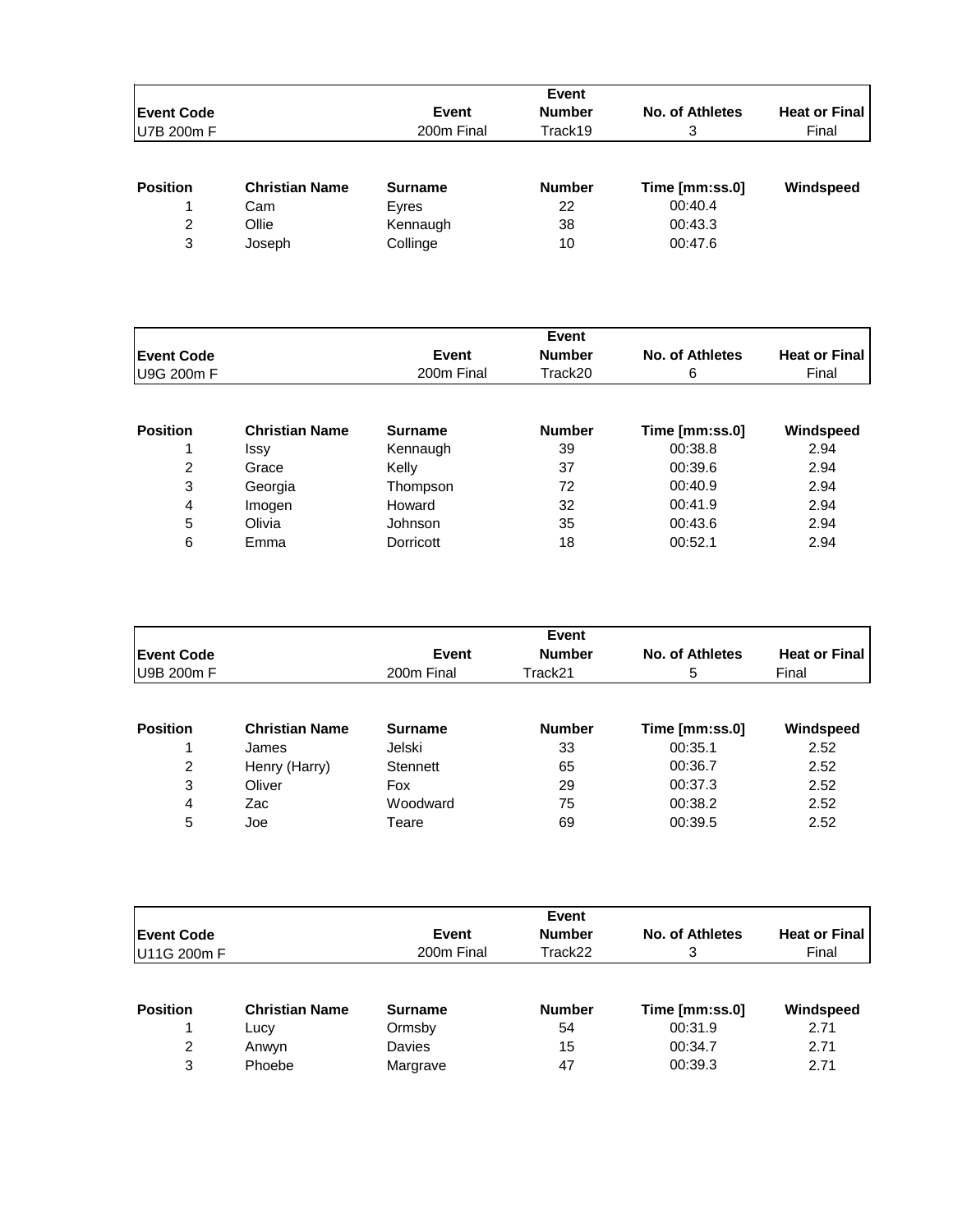|                   |                       |                | Event         |                        |                      |
|-------------------|-----------------------|----------------|---------------|------------------------|----------------------|
| <b>Event Code</b> |                       | Event          | <b>Number</b> | <b>No. of Athletes</b> | <b>Heat or Final</b> |
| U13G 200m F       |                       | 200m Final     | Track23       | 1                      | Final                |
|                   |                       |                |               |                        |                      |
| <b>Position</b>   | <b>Christian Name</b> | <b>Surname</b> | <b>Number</b> | Time [mm:ss.0]         | Windspeed            |
| 1                 | Lucy                  | Field          | 24            | 00:32.0                | 2.71                 |
|                   |                       |                |               |                        |                      |
|                   |                       |                | Event         |                        |                      |
| <b>Event Code</b> |                       | Event          | <b>Number</b> | No. of Athletes        | <b>Heat or Final</b> |
| U15BLJ            |                       | Long Jump      | Jump10        | $\mathbf 1$            | Final                |
|                   |                       |                |               |                        |                      |
| <b>Position</b>   | <b>Christian Name</b> | <b>Surname</b> | <b>Number</b> | Distance [m.000]       | Windspeed            |
| 1                 | Ben                   | Fox            | 28            | 3.8                    |                      |
|                   |                       |                |               |                        |                      |
|                   |                       |                | <b>Event</b>  |                        |                      |
| <b>Event Code</b> |                       | <b>Event</b>   | <b>Number</b> | <b>No. of Athletes</b> | <b>Heat or Final</b> |
| U11B 200m F       |                       | 200m Final     | Track24       | 4                      | Final                |
|                   |                       |                |               |                        |                      |
| <b>Position</b>   | <b>Christian Name</b> | <b>Surname</b> | <b>Number</b> | Time [mm:ss.0]         | Windspeed            |
| 1                 | <b>Ben</b>            | Ramaj          | 62            | 00:32.1                | 1.56                 |
| $\overline{c}$    | Ollie                 | Eyres          | 21            | 00:32.8                | 1.56                 |
| 3                 | <b>Jack</b>           | Ramaj          | 63            | 00:36.6                | 1.56                 |
| 4                 | Alfie                 | Perks          | 56            | 00:38.2                | 1.56                 |
|                   |                       |                | Event         |                        |                      |
| <b>Event Code</b> |                       | Event          | <b>Number</b> | No. of Athletes        | <b>Heat or Final</b> |
| U17BLJ            |                       | Long Jump      | Jump11        | 1                      | Final                |
|                   |                       |                |               |                        |                      |
| <b>Position</b>   | <b>Christian Name</b> | <b>Surname</b> | <b>Number</b> | Distance [m.000]       | Windspeed            |

1 Harry Grant 31 5.5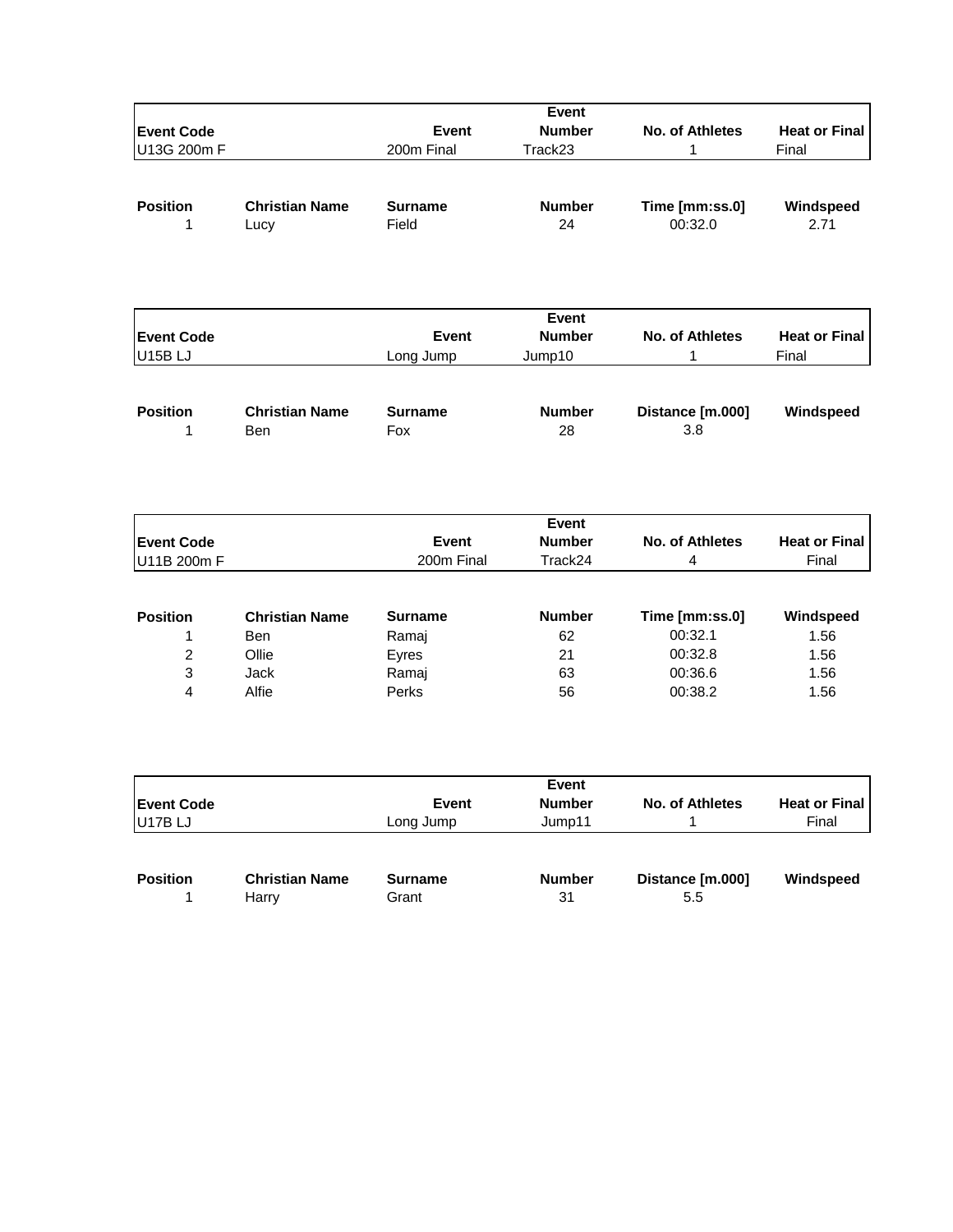| <b>Event Code</b> |                       | Event          | <b>Number</b> | No. of Athletes  | <b>Heat or Final</b> |
|-------------------|-----------------------|----------------|---------------|------------------|----------------------|
| <b>VMLJ</b>       |                       | Long Jump      | Jump12        | 3                | Final                |
|                   |                       |                |               |                  |                      |
| <b>Position</b>   | <b>Christian Name</b> | <b>Surname</b> | <b>Number</b> | Distance [m.000] | Windspeed            |
|                   | Gordon                | Crowe          | 11            | 5.37             |                      |
| 2                 | Stephen               | Oates          | 53            | 5.05             |                      |
| 3                 | Matt                  | Callister      | 5             | 4.73             |                      |

| <b>Event Code</b> |                       | Event          | <b>Number</b> | No. of Athletes | <b>Heat or Final</b> |
|-------------------|-----------------------|----------------|---------------|-----------------|----------------------|
| U13B 200m F       |                       | 200m Final     | Track25       | 5               | Final                |
|                   |                       |                |               |                 |                      |
| <b>Position</b>   | <b>Christian Name</b> | <b>Surname</b> | <b>Number</b> | Time [mm:ss.0]  | Windspeed            |
|                   | Charlie               | Teare          | 70            | 00:29.7         | 3.57                 |
| 2                 | Harry                 | Eyres          | 23            | 00:32.3         | 3.57                 |
| 3                 | William               | Forgie         | 27            | 00:32.7         | 3.57                 |
| 4                 | Dominic               | Dunwell        | 20            | 00:33.0         | 3.57                 |
| 5                 | Cory                  | Callister      | 6             | 00:35.0         | 3.57                 |

| <b>Event Code</b> |                                  | <b>Event</b>              | Event<br><b>Number</b> | No. of Athletes           | <b>Heat or Final</b> |
|-------------------|----------------------------------|---------------------------|------------------------|---------------------------|----------------------|
| U15B 200m F       |                                  | 200m Final                | Track26                |                           | Final                |
| <b>Position</b>   | <b>Christian Name</b><br>William | <b>Surname</b><br>Lashley | <b>Number</b><br>42    | Time [mm:ss.0]<br>00:28.2 | Windspeed<br>2.06    |

|                    |                       |                | Event         |                 |                      |
|--------------------|-----------------------|----------------|---------------|-----------------|----------------------|
| <b>IEvent Code</b> |                       | <b>Event</b>   | <b>Number</b> | No. of Athletes | <b>Heat or Final</b> |
| U17B 200m F        |                       | 200m Final     | Track27       | 2               | Final                |
| <b>Position</b>    | <b>Christian Name</b> | <b>Surname</b> | <b>Number</b> | Time [mm:ss.0]  | Windspeed            |
|                    | Harry                 | Grant          | 31            | 00:25.2         | 2.06                 |
| 2                  | Jack                  | Perks          | 55            | 00:25.7         | 2.06                 |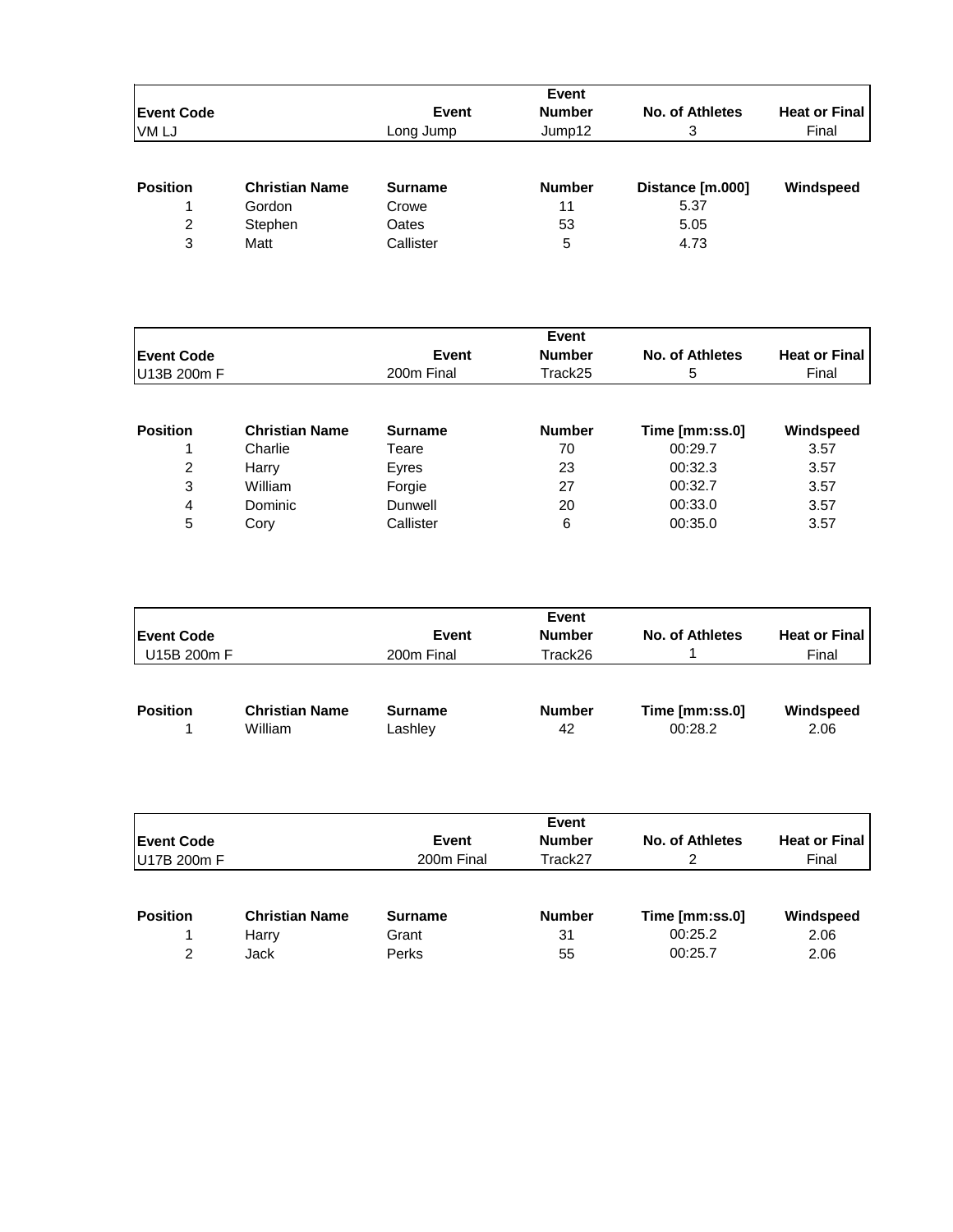| <b>Event Code</b><br><b>JM 200m</b> |                                 | Event<br>200 <sub>m</sub> | <b>Number</b><br>Track28 | No. of Athletes           | <b>Heat or Final</b><br>Final |
|-------------------------------------|---------------------------------|---------------------------|--------------------------|---------------------------|-------------------------------|
| <b>Position</b>                     | <b>Christian Name</b><br>Andrew | <b>Surname</b><br>Curphey | <b>Number</b><br>13      | Time [mm:ss.0]<br>00:23.8 | Windspeed<br>2.06             |

| <b>Event Code</b><br>VM 200m |                       | <b>Event</b><br>200 <sub>m</sub> | Event<br><b>Number</b><br>Track29 | No. of Athletes | <b>Heat or Final</b><br>Final |
|------------------------------|-----------------------|----------------------------------|-----------------------------------|-----------------|-------------------------------|
| <b>Position</b>              | <b>Christian Name</b> | <b>Surname</b>                   | <b>Number</b>                     | Time [mm:ss.0]  | Windspeed                     |
|                              | Neil                  | Vondy                            | 73                                | 00:26.2         | 2.06                          |

|                   |                       |                | Event         |                 |                      |
|-------------------|-----------------------|----------------|---------------|-----------------|----------------------|
| <b>Event Code</b> |                       | <b>Event</b>   | <b>Number</b> | No. of Athletes | <b>Heat or Final</b> |
| U13B 1500m        |                       | 1500m          | Track30       |                 | Final                |
|                   |                       |                |               |                 |                      |
| <b>Position</b>   | <b>Christian Name</b> | <b>Surname</b> | <b>Number</b> | Time [mm:ss.0]  | Windspeed            |
|                   | Samuel                | Perry          | 58            | 05:14.3         |                      |
| 2                 | Lucas                 | Stennett       | 64            | 05:33.7         |                      |
| 3                 | Luke                  | Crowe          | 78            | 05:34.1         |                      |
| 4                 | Dominic               | Dunwell        | 20            | 05:38.0         |                      |

| <b>Event Code</b><br>U15G 1500m  |                                           | <b>Event</b><br>1500m              | Event<br><b>Number</b><br>Track31 | No. of Athletes<br>2                 | <b>Heat or Final</b><br>Final |
|----------------------------------|-------------------------------------------|------------------------------------|-----------------------------------|--------------------------------------|-------------------------------|
| <b>Position</b><br>$\mathcal{P}$ | <b>Christian Name</b><br>Catherine<br>Mia | <b>Surname</b><br>Perry<br>Dunwell | <b>Number</b><br>59<br>19         | Time [mm:ss.0]<br>05:16.2<br>06:02.8 | Windspeed                     |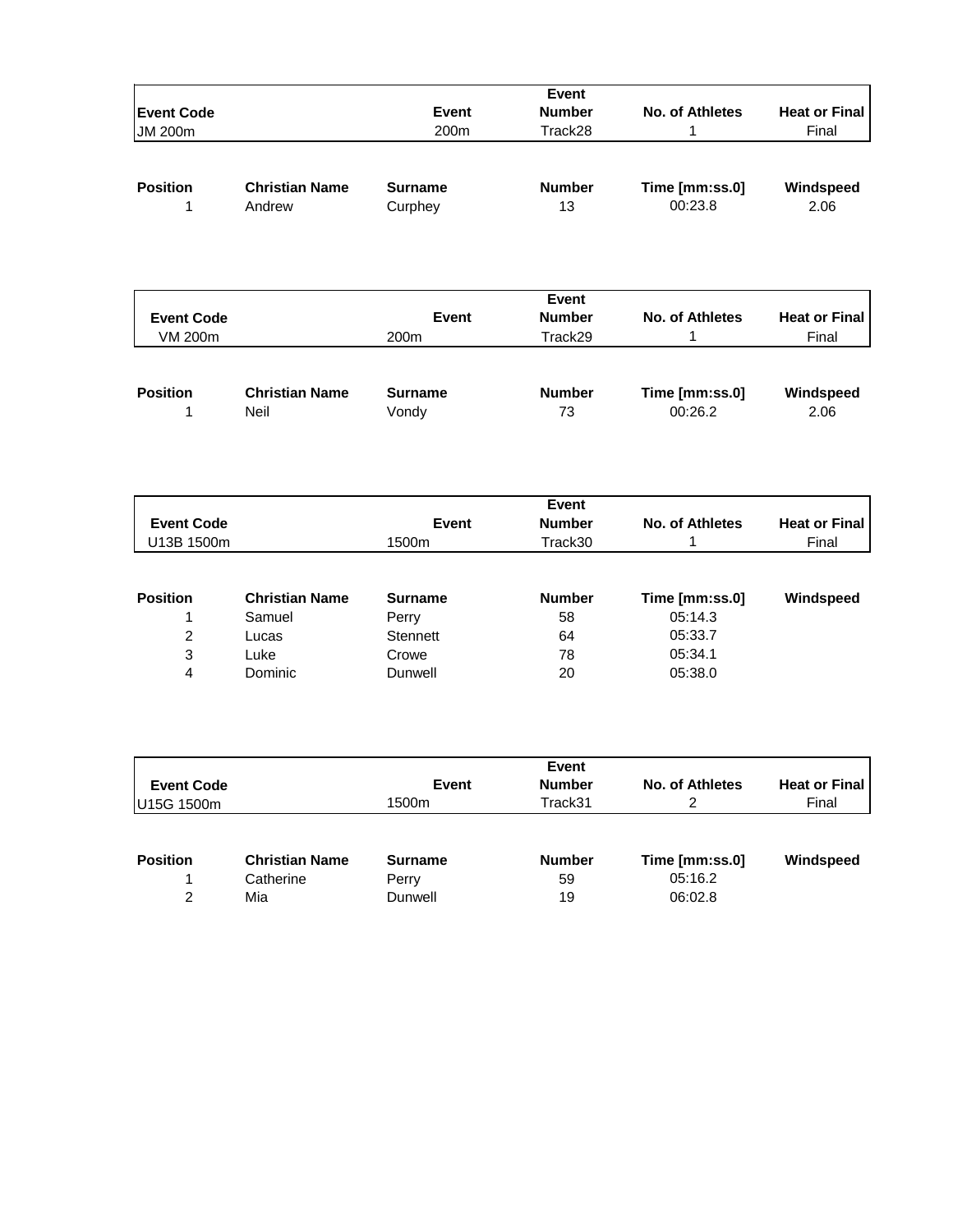|                   |                       |                  | Event          |                        |                      |
|-------------------|-----------------------|------------------|----------------|------------------------|----------------------|
| <b>Event Code</b> |                       | <b>Event</b>     | <b>Number</b>  | No. of Athletes        | <b>Heat or Final</b> |
| JM 1500m          |                       | 1500m            | Track32        | $\overline{2}$         | Final                |
|                   |                       |                  |                |                        |                      |
| <b>Position</b>   | <b>Christian Name</b> | <b>Surname</b>   | <b>Number</b>  | Time [mm:ss.0]         | Windspeed            |
| 1                 | Luke                  | Phair            | 60             | 04:40.4                |                      |
| $\overline{2}$    | James                 | <b>Strickett</b> | 66             | 04:52.2                |                      |
|                   |                       |                  |                |                        |                      |
|                   |                       |                  | Event          |                        |                      |
| <b>Event Code</b> |                       | Event            | <b>Number</b>  | <b>No. of Athletes</b> | <b>Heat or Final</b> |
| VM 1500m          |                       | 1500m            | Track33        | 1                      | Final                |
|                   |                       |                  |                |                        |                      |
| <b>Position</b>   | <b>Christian Name</b> | <b>Surname</b>   | <b>Number</b>  | Time [mm:ss.0]         | Windspeed            |
| $\mathbf{1}$      | Matt                  | Callister        | 5              | 04:46.6                |                      |
|                   |                       |                  |                |                        |                      |
|                   |                       |                  | Event          |                        |                      |
| <b>Event Code</b> |                       | Event            | <b>Number</b>  | No. of Athletes        | <b>Heat or Final</b> |
| U15G 300m F       |                       | 300M Final       | Track34        | 1                      | Final                |
|                   |                       |                  |                |                        |                      |
| <b>Position</b>   | <b>Christian Name</b> | <b>Surname</b>   | <b>Number</b>  | Time [mm:ss.0]         | Windspeed            |
| 1                 | Ella                  | Crowe            | 12             | 00:45.2                |                      |
|                   |                       |                  |                |                        |                      |
|                   |                       |                  | Event          |                        |                      |
| <b>Event Code</b> |                       | <b>Event</b>     | <b>Number</b>  | <b>No. of Athletes</b> | <b>Heat or Final</b> |
| U9G 600m          |                       | 600m             | Track35        | $\overline{2}$         | Final                |
|                   |                       |                  |                |                        |                      |
| <b>Position</b>   | <b>Christian Name</b> | <b>Surname</b>   | <b>Number</b>  | Time [mm:ss.0]         | Windspeed            |
| 1                 | <b>Scarlett</b>       | Callister        | $\overline{7}$ | 02:27.9                |                      |
| $\overline{c}$    | Issy                  | Kennaugh         | 39             | 02:34.7                |                      |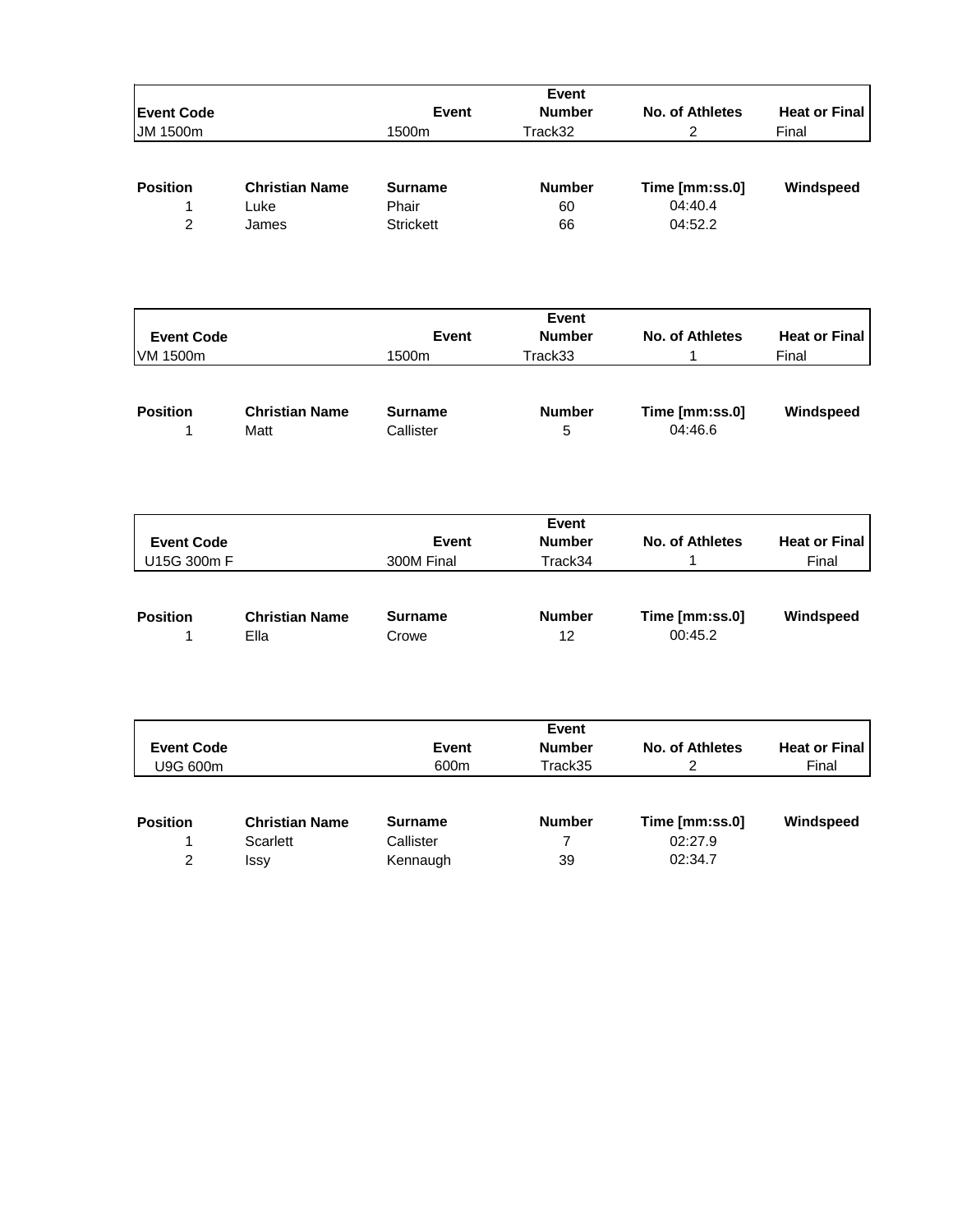|                   |                       |                | Event         |                 |                      |
|-------------------|-----------------------|----------------|---------------|-----------------|----------------------|
| <b>Event Code</b> |                       | Event          | <b>Number</b> | No. of Athletes | <b>Heat or Final</b> |
| U9B 600m          |                       | 600m           | Track36       | 6               | Final                |
|                   |                       |                |               |                 |                      |
| <b>Position</b>   | <b>Christian Name</b> | <b>Surname</b> | <b>Number</b> | Time [mm:ss.0]  | Windspeed            |
|                   | Henry (Harry)         | Stennett       | 65            | 02:09.0         |                      |
| 2                 | Zac                   | Woodward       | 75            | 02:14.8         |                      |
| 3                 | James                 | Jelski         | 33            | 02:21.7         |                      |
| 4                 | Timothy               | Perry          | 57            | 02:22.2         |                      |
| 5                 | Oliver                | Fox            | 29            | 02:23.3         |                      |
| 6                 | James                 | Leece          | 44            | 02:48.1         |                      |

|                   |                       | Event          |               |                 |                      |  |  |
|-------------------|-----------------------|----------------|---------------|-----------------|----------------------|--|--|
| <b>Event Code</b> |                       | <b>Event</b>   | <b>Number</b> | No. of Athletes | <b>Heat or Final</b> |  |  |
| U11G 600m         |                       | 600m           | Track37       | 2               | Final                |  |  |
| <b>Position</b>   | <b>Christian Name</b> | <b>Surname</b> | <b>Number</b> |                 | Windspeed            |  |  |
|                   |                       |                |               | Time [mm:ss.0]  |                      |  |  |
|                   | Anwyn                 | Davies         | 15            | 02:26.6         |                      |  |  |
| 2                 | Feena                 | Done           | 17            | 02:32.4         |                      |  |  |

| <b>Event Code</b><br><b>U15G HJ</b> |                               | <b>Event</b><br>High Jump | Event<br><b>Number</b><br>Jump13 | No. of Athletes          | <b>Heat or Final</b><br>Final |
|-------------------------------------|-------------------------------|---------------------------|----------------------------------|--------------------------|-------------------------------|
| <b>Position</b>                     | <b>Christian Name</b><br>Ella | <b>Surname</b><br>Crowe   | <b>Number</b><br>12              | Distance [m.000]<br>1.55 | Windspeed                     |

|                   |                                |                           | Event               |                           |                      |
|-------------------|--------------------------------|---------------------------|---------------------|---------------------------|----------------------|
| <b>Event Code</b> |                                | <b>Event</b>              | <b>Number</b>       | No. of Athletes           | <b>Heat or Final</b> |
| U11G 1200m        |                                | 1200m                     | Track38             |                           | Final                |
|                   |                                |                           |                     |                           |                      |
| <b>Position</b>   | <b>Christian Name</b><br>Penny | <b>Surname</b><br>Webster | <b>Number</b><br>74 | Time [mm:ss.0]<br>05:08.5 | Windspeed            |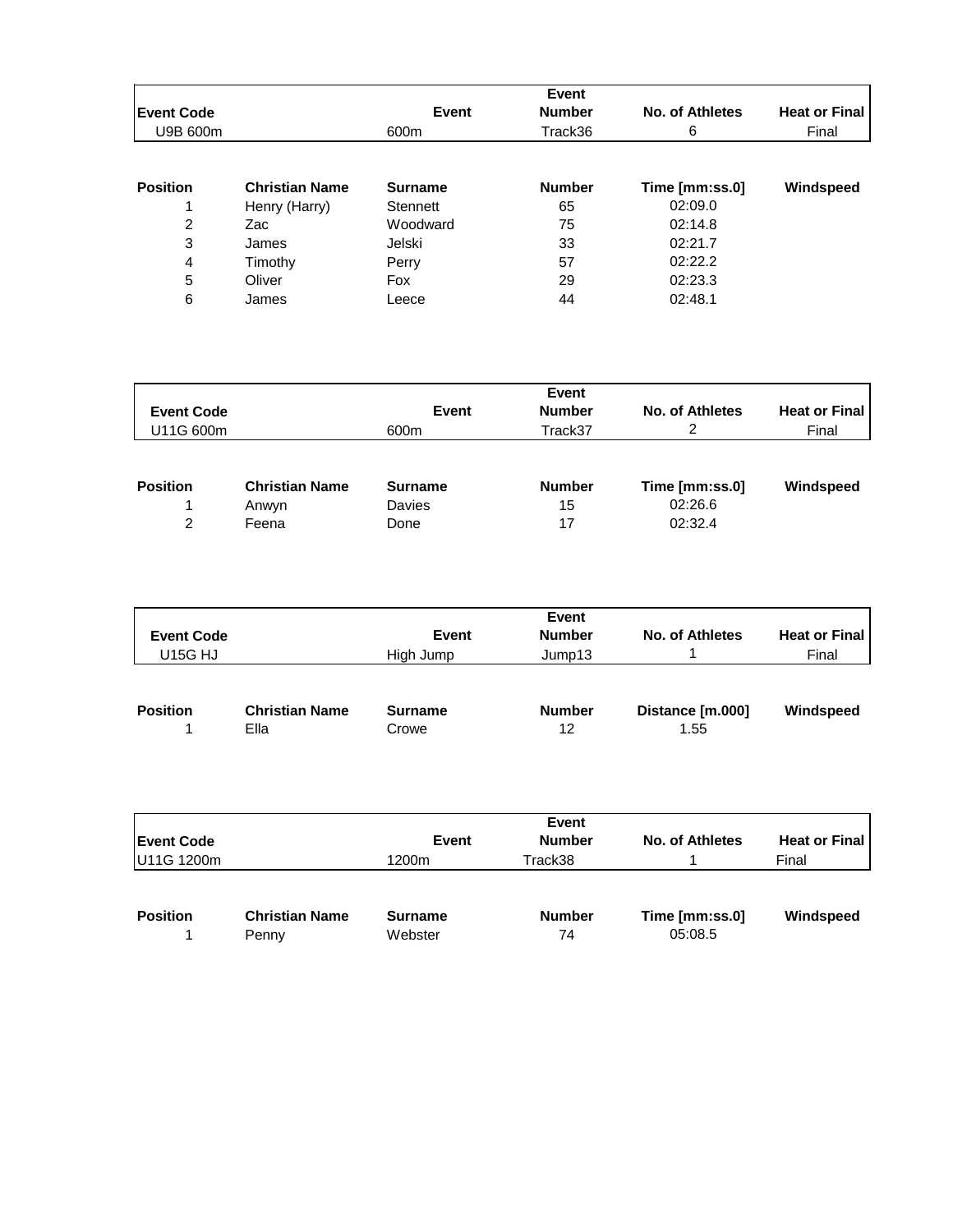|                   |                       |                | Event         |                 |                      |
|-------------------|-----------------------|----------------|---------------|-----------------|----------------------|
| <b>Event Code</b> |                       | Event          | <b>Number</b> | No. of Athletes | <b>Heat or Final</b> |
| U11B 1200m        |                       | 1200m          | Track39       | 2               | Final                |
| <b>Position</b>   | <b>Christian Name</b> | <b>Surname</b> | <b>Number</b> | Time [mm:ss.0]  | Windspeed            |
|                   | <b>Ben</b>            | Ramaj          | 62            | 04:47.0         |                      |
| $\mathcal{P}$     | Edward                | Field          | 25            | 05:08.7         |                      |

|                   |                       |                 | Event         |                 |                      |
|-------------------|-----------------------|-----------------|---------------|-----------------|----------------------|
| <b>Event Code</b> |                       | <b>Event</b>    | <b>Number</b> | No. of Athletes | <b>Heat or Final</b> |
| U7G Game          |                       | Game            | Other1        | 5               | Final                |
|                   |                       |                 |               |                 |                      |
| <b>Position</b>   | <b>Christian Name</b> | <b>Surname</b>  | <b>Number</b> | Time [mm:ss.0]  | Windspeed            |
|                   | <b>Bailey</b>         | <b>McMullan</b> | 50            | 00:19.9         |                      |
| 2                 | Kate                  | Leece           | 46            | 00:22.2         |                      |
| 3                 | Aalin                 | Forgie          | 26            | 00:23.0         |                      |
| 4                 | Erin                  | Fox             | 30            | 00:23.2         |                      |
| 5                 | Jessica               | Jelski          | 34            | 00:26.1         |                      |

| <b>Event Code</b><br>U13G 800m |                                  | Event<br>800m                     | Event<br><b>Number</b><br>Track40 | No. of Athletes           | <b>Heat or Final</b><br>Final |
|--------------------------------|----------------------------------|-----------------------------------|-----------------------------------|---------------------------|-------------------------------|
| <b>Position</b>                | <b>Christian Name</b><br>Madison | <b>Surname</b><br><b>McMullan</b> | <b>Number</b><br>49               | Time [mm:ss.0]<br>02:46.1 | Windspeed                     |

| <b>Event Code</b><br>U15G 800m |                               | Event<br>800m    | Event<br><b>Number</b><br>Track41 | No. of Athletes           | <b>Heat or Final</b><br>Final |
|--------------------------------|-------------------------------|------------------|-----------------------------------|---------------------------|-------------------------------|
| <b>Position</b>                | <b>Christian Name</b><br>Ella | Surname<br>Crowe | <b>Number</b><br>12               | Time [mm:ss.0]<br>02:36.3 | Windspeed                     |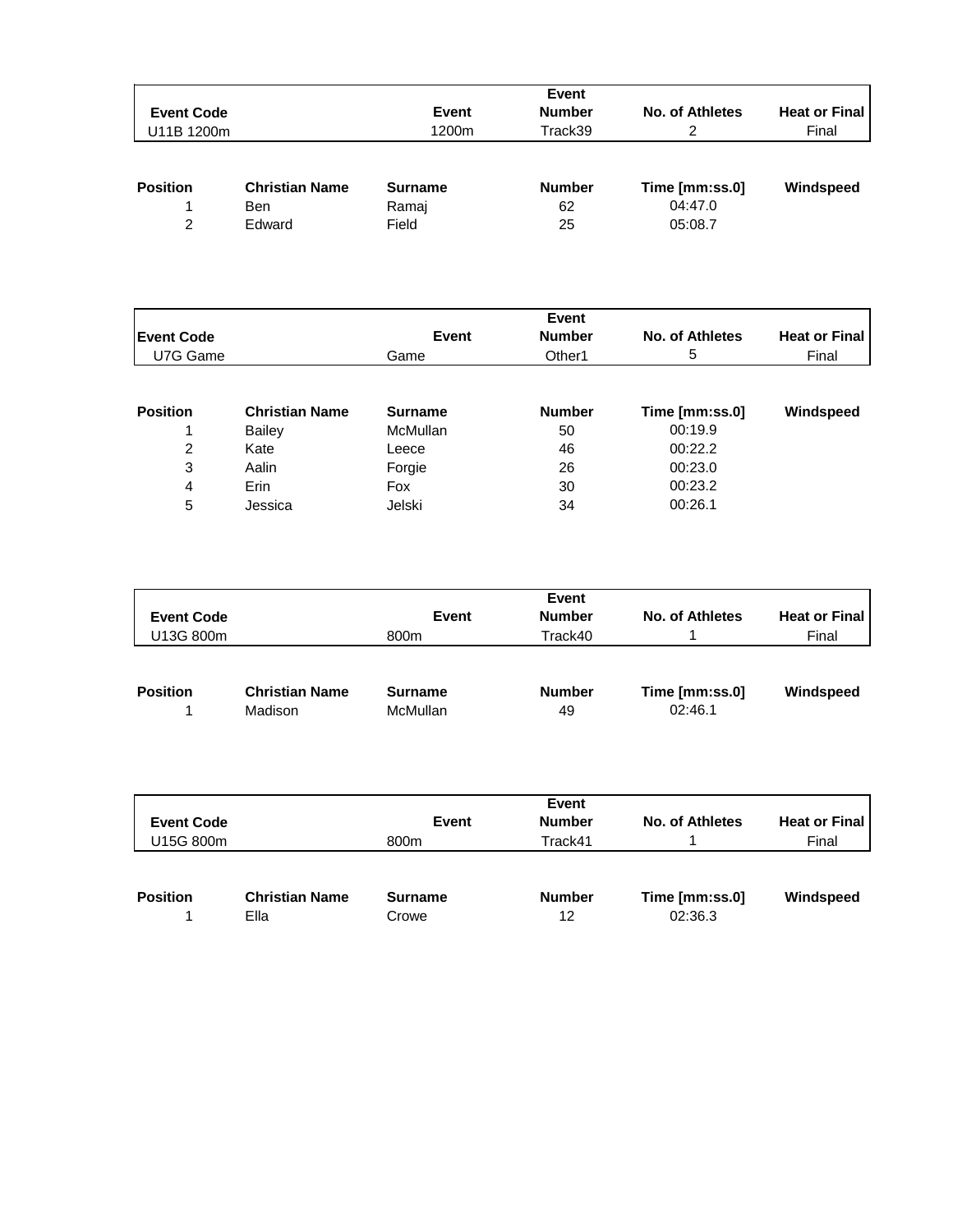|                   |                                  |                         | Event               |                           |                      |
|-------------------|----------------------------------|-------------------------|---------------------|---------------------------|----------------------|
| <b>Event Code</b> |                                  | Event                   | <b>Number</b>       | No. of Athletes           | <b>Heat or Final</b> |
| U13B 800m         |                                  | 800m                    | Track42             | 2                         | Final                |
| <b>Position</b>   | <b>Christian Name</b><br>Charlie | <b>Surname</b><br>Teare | <b>Number</b><br>70 | Time [mm:ss.0]<br>02:44.1 | Windspeed            |
| 2                 | Cory                             | Callister               | 6                   | 03:11.2                   |                      |

| <b>Event Code</b><br>U7B Game |                       | Event<br>Game  | <b>Event</b><br><b>Number</b><br>Other <sub>2</sub> | No. of Athletes<br>3 | <b>Heat or Final</b><br>Final |
|-------------------------------|-----------------------|----------------|-----------------------------------------------------|----------------------|-------------------------------|
| <b>Position</b>               | <b>Christian Name</b> | <b>Surname</b> | <b>Number</b>                                       | Time [mm:ss.0]       | Windspeed                     |
|                               | Cam                   | Eyres          | 22                                                  | 00:19.1              |                               |
| $\overline{2}$                | Merfyn                | Pritchard      | 61                                                  | 00:20.0              |                               |
| 3                             | Jack                  | <b>Bullock</b> | 3                                                   | 00:21.4              |                               |

| <b>Event Code</b><br><b>U15B HJ</b> |                       | Event<br>High Jump | Event<br><b>Number</b><br>Jump14 | No. of Athletes<br>3 | <b>Heat or Final</b><br>Final |
|-------------------------------------|-----------------------|--------------------|----------------------------------|----------------------|-------------------------------|
| <b>Position</b>                     | <b>Christian Name</b> | <b>Surname</b>     | <b>Number</b>                    | Distance [m.000]     | Windspeed                     |
|                                     | Jack                  | Coates             | 9                                | 1.6                  |                               |
| 2                                   | William               | Lashley            | 42                               | 1.4                  |                               |
| 3                                   | Archie                | Callaghan          | 4                                | 1.35                 |                               |

|                   |                       |                  | Event         |                  |                      |
|-------------------|-----------------------|------------------|---------------|------------------|----------------------|
| <b>Event Code</b> |                       | Event            | <b>Number</b> | No. of Athletes  | <b>Heat or Final</b> |
| <b>JM HJ</b>      |                       | High Jump        | Jump15        |                  | Final                |
| <b>Position</b>   | <b>Christian Name</b> | <b>Surname</b>   | <b>Number</b> | Distance [m.000] | Windspeed            |
|                   |                       |                  |               |                  |                      |
|                   | James                 | <b>Strickett</b> | 66            | 1.55             |                      |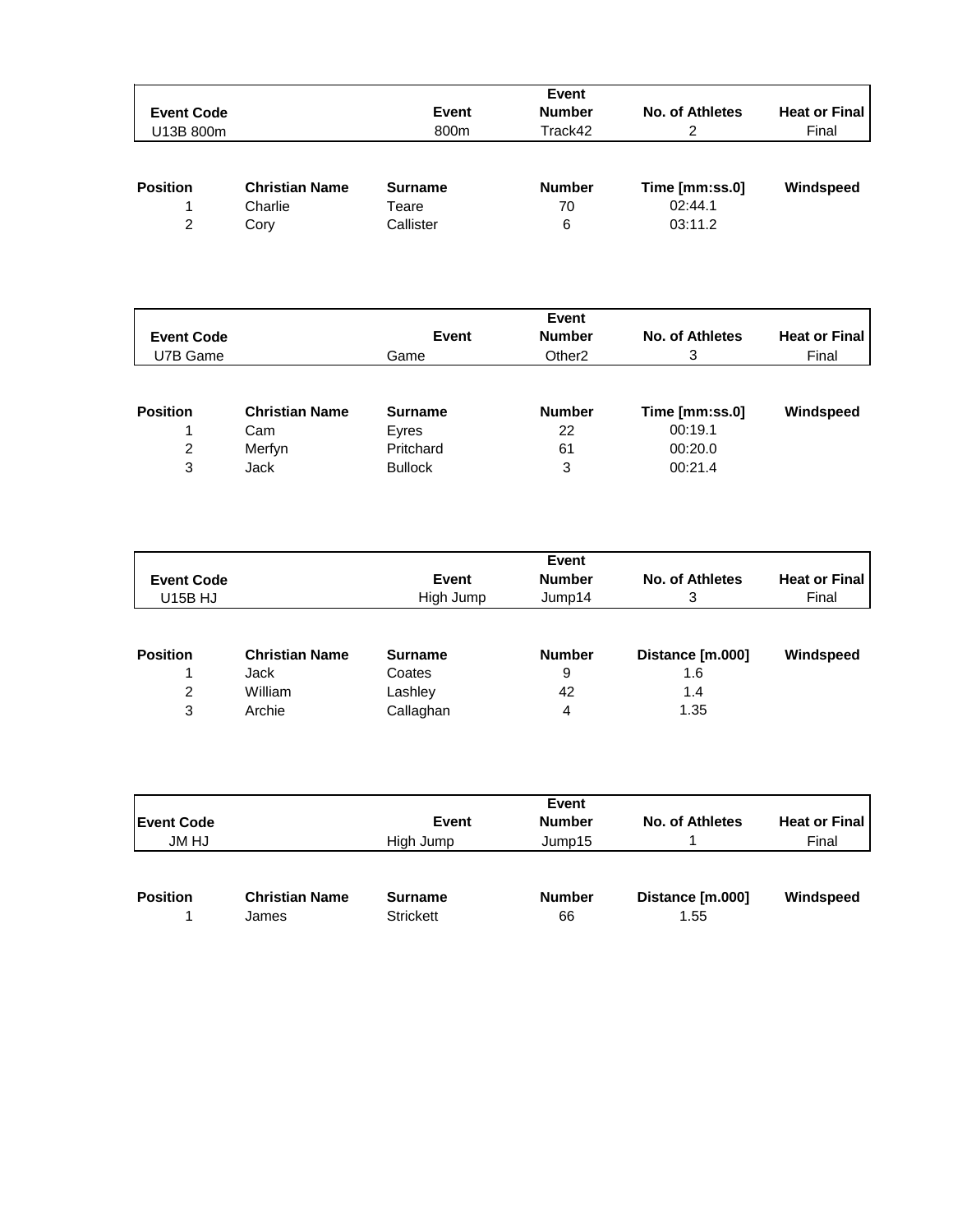|                   |                       |                  | Event              |                        |                      |
|-------------------|-----------------------|------------------|--------------------|------------------------|----------------------|
| <b>Event Code</b> |                       | Event            | <b>Number</b>      | No. of Athletes        | <b>Heat or Final</b> |
| <b>VM 800m</b>    |                       | 800m             | Track44            | $\overline{2}$         | Final                |
|                   |                       |                  |                    |                        |                      |
|                   |                       |                  |                    |                        |                      |
| <b>Position</b>   | <b>Christian Name</b> | <b>Surname</b>   | <b>Number</b>      | Time [mm:ss.0]         | Windspeed            |
| 1                 | Neil                  | Vondy            | 73                 | 02:26.5                |                      |
| $\overline{2}$    | Jonathon              | Leece            | 45                 | 02:27.3                |                      |
|                   |                       |                  |                    |                        |                      |
|                   |                       |                  |                    |                        |                      |
|                   |                       |                  |                    |                        |                      |
|                   |                       |                  |                    |                        |                      |
|                   |                       |                  | Event              |                        |                      |
| <b>Event Code</b> |                       | <b>Event</b>     | <b>Number</b>      | <b>No. of Athletes</b> | <b>Heat or Final</b> |
| <b>JM 800m</b>    |                       | 800m             | Track43            | 1                      | Final                |
|                   |                       |                  |                    |                        |                      |
|                   |                       |                  |                    |                        |                      |
| <b>Position</b>   | <b>Christian Name</b> | <b>Surname</b>   | <b>Number</b>      | Time [mm:ss.0]         | Windspeed            |
| 1                 | Luke                  | Phair            | 60                 | 02:16.9                |                      |
|                   |                       |                  |                    |                        |                      |
|                   |                       |                  |                    |                        |                      |
|                   |                       |                  |                    |                        |                      |
|                   |                       |                  |                    |                        |                      |
|                   |                       |                  | Event              |                        |                      |
| <b>Event Code</b> |                       | Event            | <b>Number</b>      | <b>No. of Athletes</b> | <b>Heat or Final</b> |
| U7G TH            |                       | Throw the Howler | Other <sub>3</sub> | 3                      | Final                |
|                   |                       |                  |                    |                        |                      |
|                   |                       |                  |                    |                        |                      |
| <b>Position</b>   | <b>Christian Name</b> | <b>Surname</b>   | <b>Number</b>      | Distance [m.000]       | Windspeed            |
| 1                 | Louisa                | Oates            | 52                 | 6.09                   |                      |
| $\overline{c}$    | Meghan                | <b>Bryan</b>     | 1                  | 5.54                   |                      |
| 3                 | Nevaeh                | Jones            | 36                 | 4.84                   |                      |
|                   |                       |                  |                    |                        |                      |
|                   |                       |                  |                    |                        |                      |
|                   |                       |                  |                    |                        |                      |
|                   |                       |                  | Event              |                        |                      |
| <b>Event Code</b> |                       | <b>Event</b>     | <b>Number</b>      | No. of Athletes        | <b>Heat or Final</b> |
| VM HJ             |                       | High Jump        | Jump16             | 1                      | Final                |
|                   |                       |                  |                    |                        |                      |
|                   |                       |                  |                    |                        |                      |
| <b>Position</b>   | <b>Christian Name</b> | <b>Surname</b>   | <b>Number</b>      | Distance [m.000]       | Windspeed            |
| 1                 | Stephen               | Oates            | 53                 | 1.45                   |                      |
|                   |                       |                  |                    |                        |                      |
|                   |                       |                  |                    |                        |                      |
|                   |                       |                  |                    |                        |                      |
|                   |                       |                  |                    |                        |                      |
|                   |                       |                  | Event              |                        |                      |
| <b>Event Code</b> |                       | <b>Event</b>     | <b>Number</b>      | No. of Athletes        | <b>Heat or Final</b> |
| U7B TH            |                       | Throw the Howler | Other4             | 1                      | Final                |
|                   |                       |                  |                    |                        |                      |
| <b>Position</b>   | <b>Christian Name</b> | <b>Surname</b>   | <b>Number</b>      |                        |                      |
|                   |                       |                  |                    | Distance [m.000]       | Windspeed            |
| 1                 | Henry                 | Kirkman          | 41                 | 8.31                   |                      |
|                   |                       |                  |                    |                        |                      |